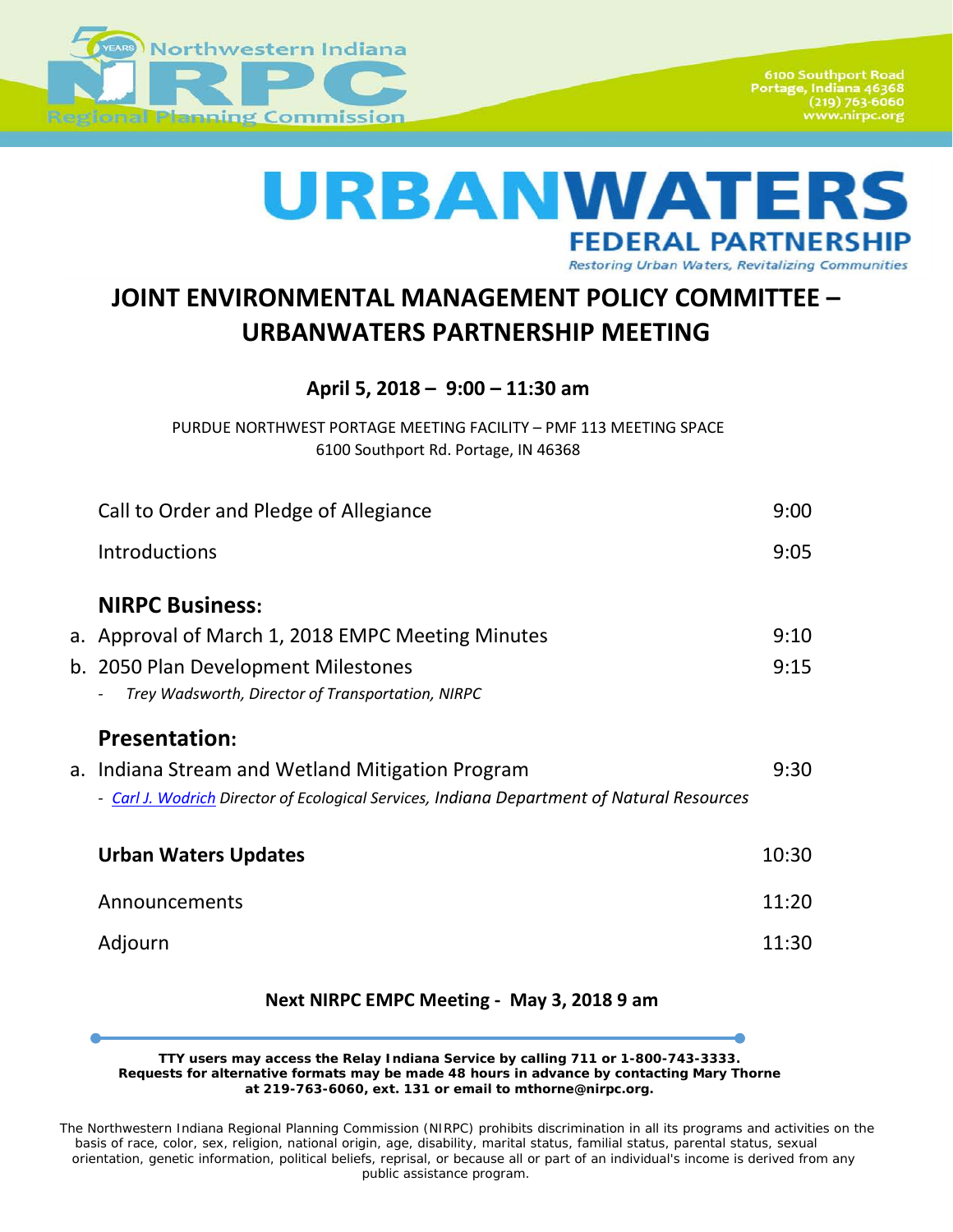### **ENVIRONMENTAL MANAGEMENT POLICY COMMITTEE**

NIRPC- Lake Michigan Room March 1, 2018

**Members/Guests**: Bill Emerson, Jr., Jeannette Bapst, Geof Benson, George Topoll, Sarah Nimetz, Kaitlyn McClain, Reggie Korthals, Lauri Keagle, Sherryl Doerr, Tim Kingsland, Leslie Dorworth, Bob Verbik, George Malis, Deb Backhus, Maggie Byrne, Kay Nelson, David Kulczycki, Tom Davenport, Greg Towler, Michael Spina, Brenda Scott-Henry, Joe Miller, Joel Markland, Tim Zorn.

**NIRPC Staff:** Kathy Luther, Joe Exl and Mary Thorne.

#### **Call to Order and Pledge of Allegiance**

Chairman Bill Emerson, Jr., called the meeting to order at 9:05 a.m. with the Pledge of Allegiance and self-introductions. He commented on the flooding situation in the region and thanked Reggie Korthals and Tim Kingsland for the MS4 contractors workshop last Tuesday.

#### **Approval of September 7, 2017 EMPC Minutes**

On motion by Geof Benson and a second by Tim Kingsland, the February 1, 2017 EMPC meeting minutes were approved as presented.

#### **Presentations:**

*a.* **Brownfield Initiatives in Northwest Indiana – Northwest Indiana Brownfield Coalition** – *Kathy Luther, NIRPC*

Kathy Luther said the coalition members included the RDA, Hammond, Gary and East Chicago. Recommendations in the 2040 Plan included facilitation of mitigation and reuse of brownfield sites, particularly in the core communities and also work with the business sector to encourage voluntary remediation. We have secured \$800,000 in EPA funding in 2013 to establish a brownfield revolving loan fund. Site assessments were done as were real estate transaction screens on over 600 parcels in the Gary 12-20 corridor. Challenges being faced include eligibility, types of brownfields, timing, problems with inventories and brownfield funding's role in the Economic Development Ecosystem. Training was done and a bus tour was held. The brownfield revolving loan fund is open. NIRPC applied for a new coalition assessment grant and is partnering with the Form and the Lake Michigan Marina Shoreline Development Commission.

*b.* **Newporte Landing, La Porte** – *David Kulczycki, Geosyntec and Nick Minich, PE, City of La Porte*

An update of the former Allis Chalmers brownfield site was provided. Phase 1 development is already in place. The vision for Phase 2 will include residential, multi-use commercial and recreational space. Next steps will include lead stabilization treatability study, remedial work plan, wetland mitigation permit, remediation construction and redevelopment of phase 2A and remediation and restoration of Phase 2B. Work is expected to be completed by 2021.

**NIRPC Business:** Kathy Luther said the 2020 Greenways + Blueways Plan public comment period will end tomorrow. Several comments were received and are being incorporated into the public comment period report. Brief discussion followed. On a motion by Reggie Korthals and a second by Kay Nelson, the committee voted to advance the Plan to the Technical Planning Committee for